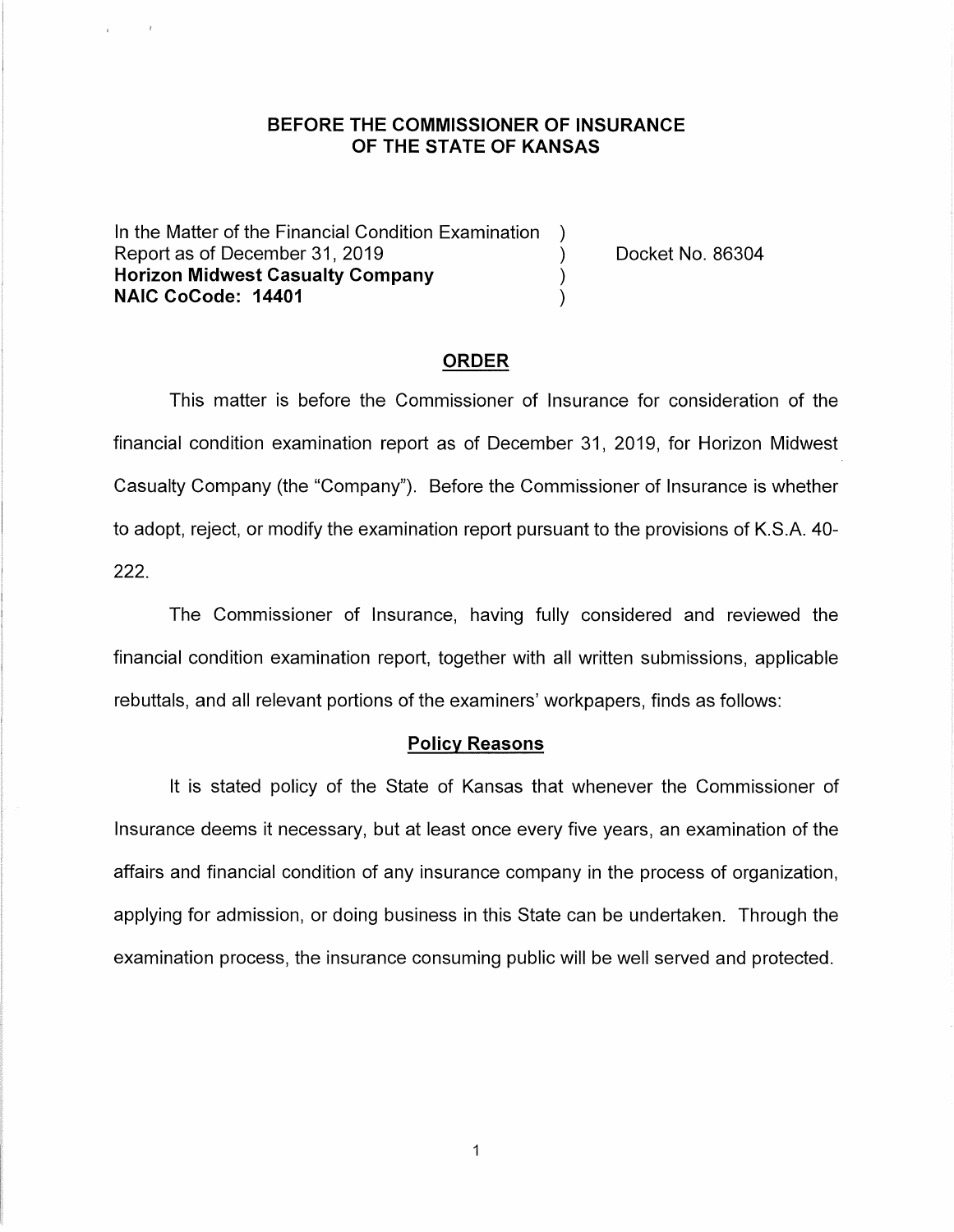#### **Findings of Fact**

 $\mathcal{L}^{\mathcal{L}}$ 

1. The Commissioner has jurisdiction over this matter pursuant to K.S.A. 40- 222.

2. The Kansas Insurance Department (the "Department") undertook an examination of the Company and completed that examination on October 20, 2020.

3. The examiner-in-charge tendered and filed with the Department a verified written report of the examination within thirty (30) days following completion of the examination, on November 4, 2020.

4. Following receipt of the verified report, the Department transmitted the report to the Company on November 24, 2020, with a duly executed notice advising the Company of its opportunity to prepare and submit to the Department a written submission or rebuttal with respect to any and all matters contained in the report. The Department further advised the Company that any written submission or rebuttal needed to be filed with the Department no later than thirty (30) days after receipt of the verified report.

5. The Company filed a written submission accepting the verified report with no objections on December 3, 2020.

6. Within thirty (30) days of the end of the time period allowed for written submission or rebuttal, the Commissioner of Insurance fully reviewed the report, together with all written submissions and rebuttals provided by the Company. The Commissioner of Insurance further reviewed all relevant workpapers.

7. No other written submissions or rebuttals were submitted by the Company.

2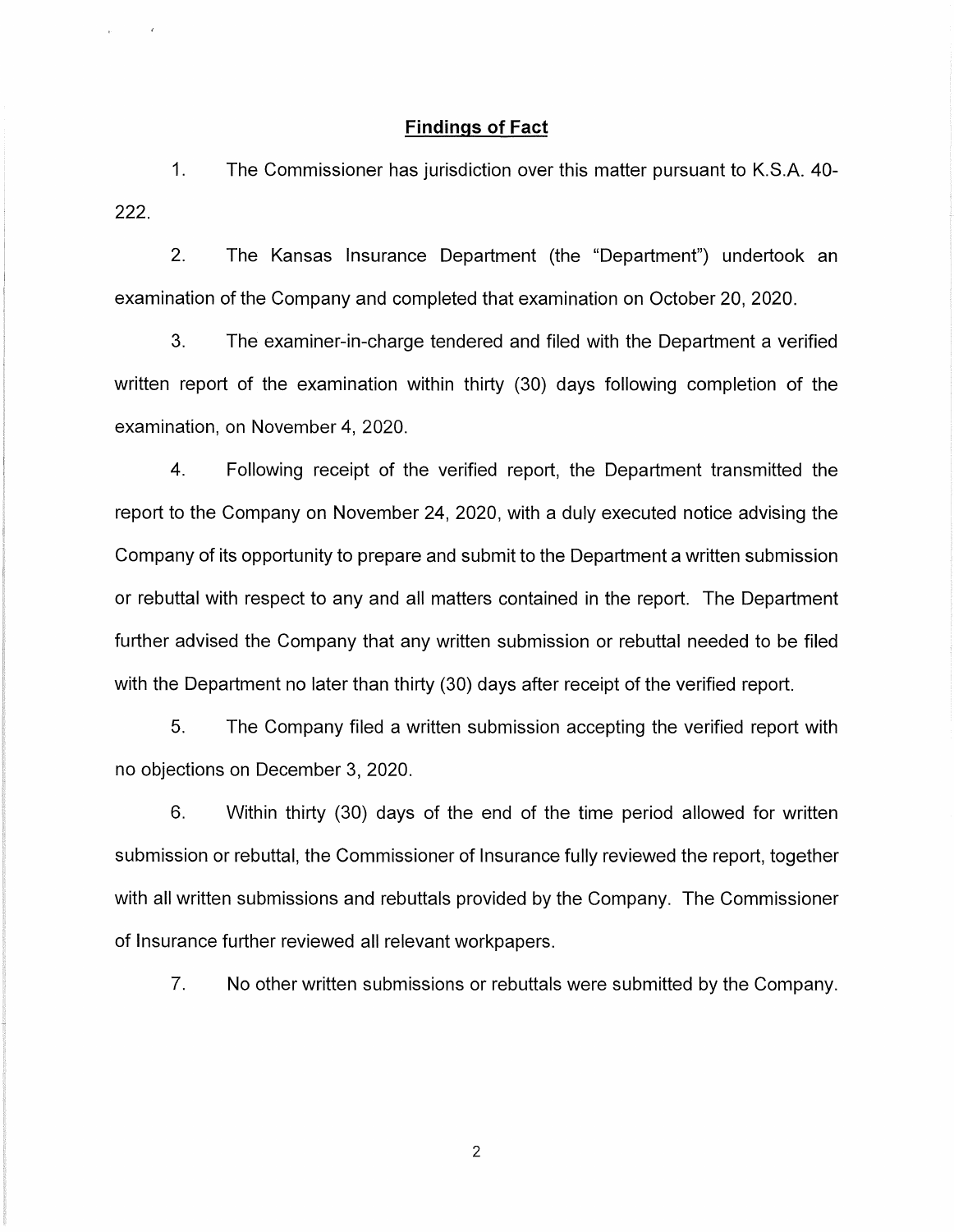## **Conclusion of Law**

8. K.S.A. 40-222(k)(2) provides:

 $\pm$ 

"Within 30 days of the end of the period allowed for the receipt of written submissions or rebuttals, the commissioner shall fully consider and review the report, together with any written submissions or rebuttals and any relevant portions of the examiners workpapers and enter an order:

- (A) Adopting the examination report as filed or with modification or corrections. If the examination report reveals that the company is operating in violation of any law, regulation or prior order of the commissioner, the commissioner may order the company to take any action the commissioner considers necessary and appropriate to cure such violations; or
- (B) rejecting the examination report with directions to the examiners to reopen the examination for purposes of obtaining additional data, documentation or information, and refiling pursuant to subsection (k); or
- (C) call and conduct a fact-finding hearing in accordance with K.S.A. 40-281 and amendments thereto for purposes of obtaining additional documentation, data, information and testimony."
- 9. Based upon the Findings of Fact enumerated in paragraphs #1 through #7

above, the financial condition examination report as of December 31, 2019, of Horizon

Midwest Casualty Company should be adopted.

10. This Order constitutes the Final Order in this matter.

## **IT IS THEREFORE, BY THE COMMISSIONER OF INSURANCE, ORDERED THAT:**

1. The financial condition examination report as of December 31, 2019, of Horizon Midwest Casualty Company is adopted.

2. The Commissioner of Insurance retains jurisdiction over this matter to issue

any and all further Orders deemed appropriate or to take such further action necessary to dispose of this matter.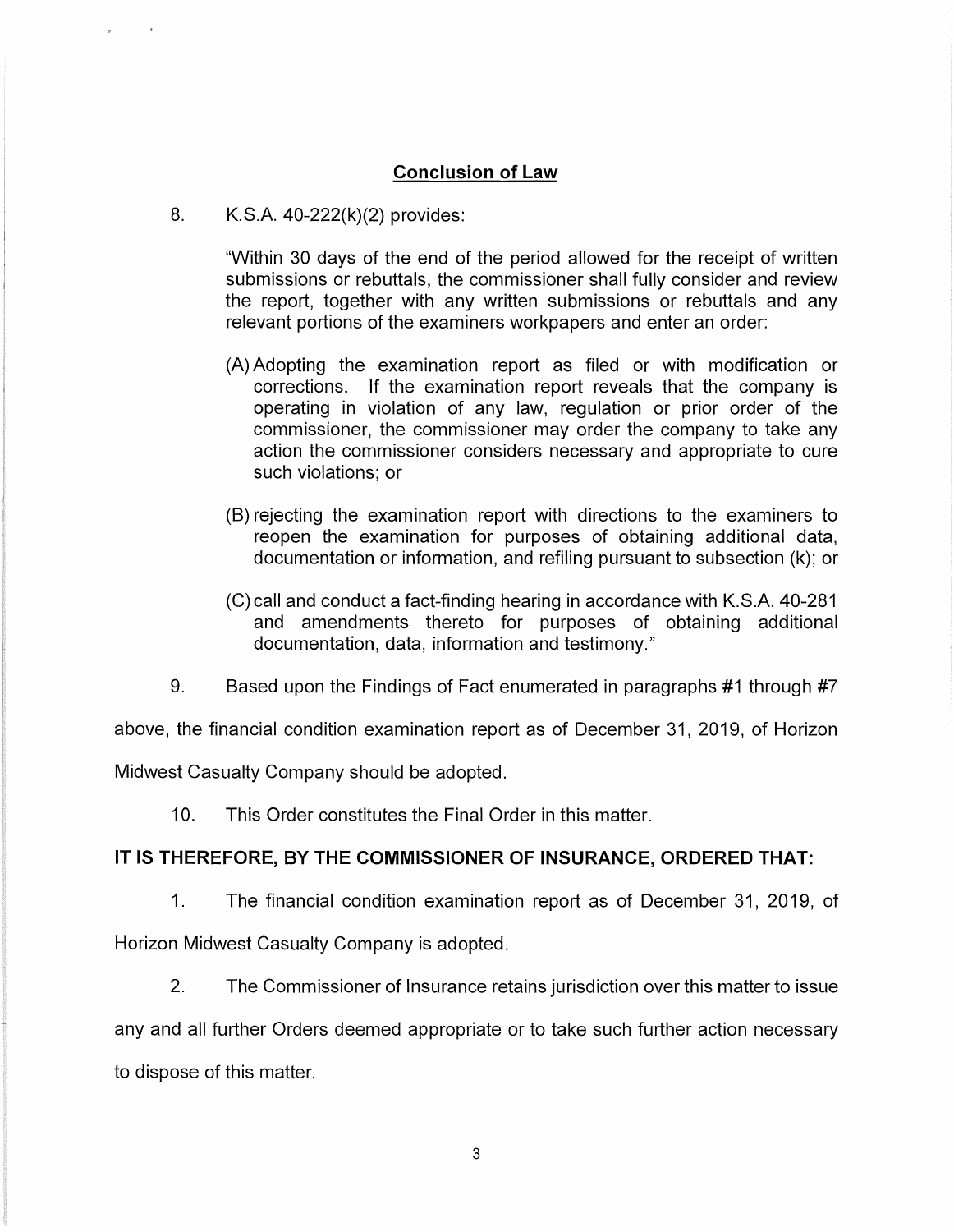3. Within thirty (30) days of the issuance of the adopted report, the Company shall file affidavits executed by each of its directors stating under oath that they have received a copy of the adopted report and related orders.

4. The Commissioner of Insurance shall hold the content of the examination report as private and confidential information for a period of thirty (30) days. Thereafter, the Commissioner may open the report for public inspection so long as no court of competent jurisdiction has stayed its publication.

IT IS SO ORDERED THIS  $\frac{\cancel{345}}{2}$  DAY OF  $\frac{1}{2}$  *Ocember*, 2020 IN THE CITY OF **TOPEKA, COUNTY OF SHAWNEE, STATE OF KANSAS.** 



schmidt

Vicki Schmidt Commissioner of Insurance

Approved by the Kansas Insurance Department Legal Division

Paige Blevins Staff Attorney